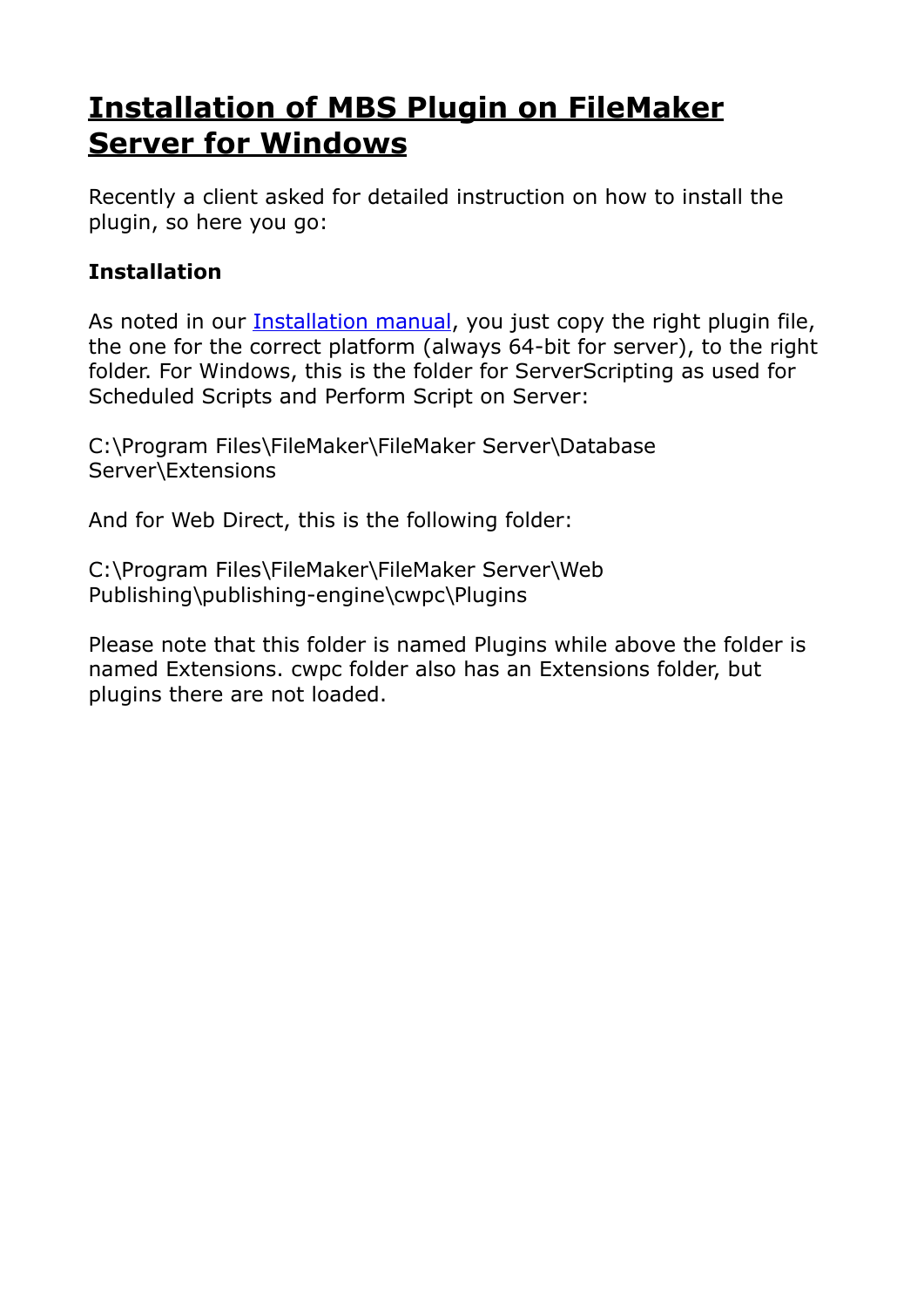#### **Activation**

If you go to Admin Console, you can enable plugins for Server Scripting (Scheduled Scripts and Perform Script on Server) and/or Web Direct. Once plugin is enabled for Server Scripting, you can see MBS Plugin below and enable it. Once enabled, the plugin should load.

| Plugins                                     |                      |          |
|---------------------------------------------|----------------------|----------|
| Server-Plugins                              |                      |          |
| FileMaker Script Engine-Plugins             | Aktiviert            |          |
| Scriptschritt "Plugin-Datei installieren"   | Aktiviert            | <b>D</b> |
| Installierte Plugins                        | MBS Plug-In 8.4.0.09 | - 0      |
| Web Publishing-Plugins                      |                      |          |
| Web Publishing-Plugins 2                    | Aktiviert            |          |
| Scriptschritt "Plugin-Datei installieren" ? | Aktiviert            |          |
|                                             |                      |          |

For Web Direct the plugins are not listed.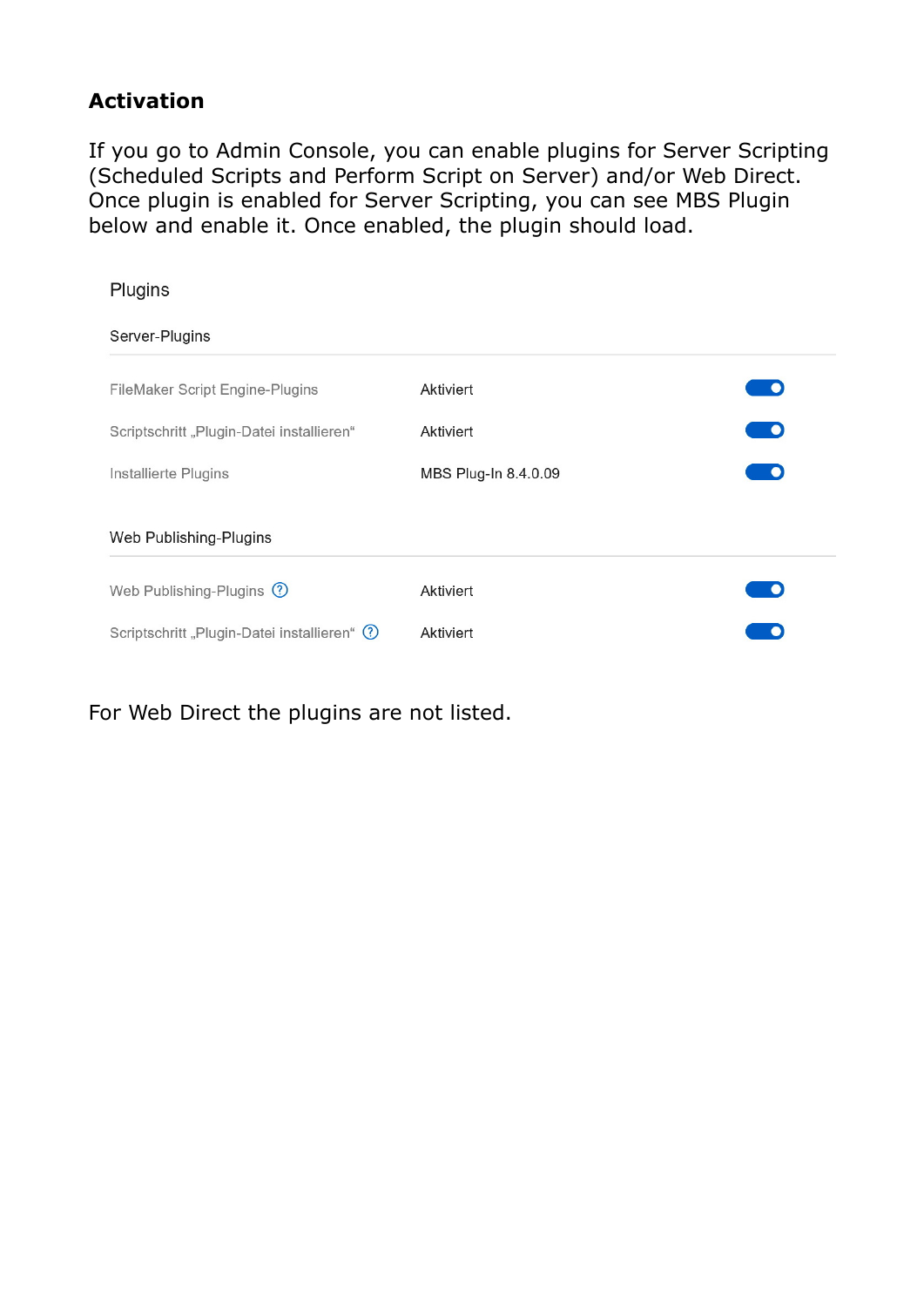#### **Test**

Now you can try the plugin, e.g. make a script which returns the plugin version with MBS("Version"). This returns for example "8.4.0.09". The script returns the version string back to the caller. Then if you call it via Perform Script on Server, you get the version back. For comparing the version with another one, please use MBS("VersionAutoUpdate"), which returns always an eight digit number like 08040009.

Script: Query MBS Version on server

Perform Script on Server [ Specified: From list ; "Return MBS Version on Server" ; Parameter: ; Wait for completion: On ] Show Custom Dialog [ "MBS Plugin version on server" ; Get(ScriptResult) ]

Script: Return MBS Version on Server

Set Variable [  $\frac{1}{2}$ r ; Value: MBS("Version") ] Exit Script [ Text Result: \$r ]

### **Install Plug-In File Script Step**

We recommend to automate installation of plugins for bigger solutions. You may need an extra table to manage your plugins, where you keep plugin files for Mac, Windows and Linux in containers, different versions of them and you can scan at the start of the solution whether an update is needed.

The plugins table may need things like name (MBS), version as number (08040009), version to display (8.4.0.09), the platform (Mac/Win/ Linux), 32 vs. 64 bit flag, the expression to evaluate to query version (e.g. "MBS(\"Version\")"), the container with the file and whether this version is enabled for production, testing or development. In your start file you can then make the query to look on the relevant records, e.g. 64-bit Windows for production and use Install Plug-In File Script Step to install them.

Please review [Install Plugin Update if needed.fmp12](https://www.monkeybread.eu/MBS-FileMaker-Plugin-Examples/Utility%20functions/Install%20Plugin%20Update%20if%20needed.shtml) example file on how to write the required scripts, included in Examples/Utility functions folder.